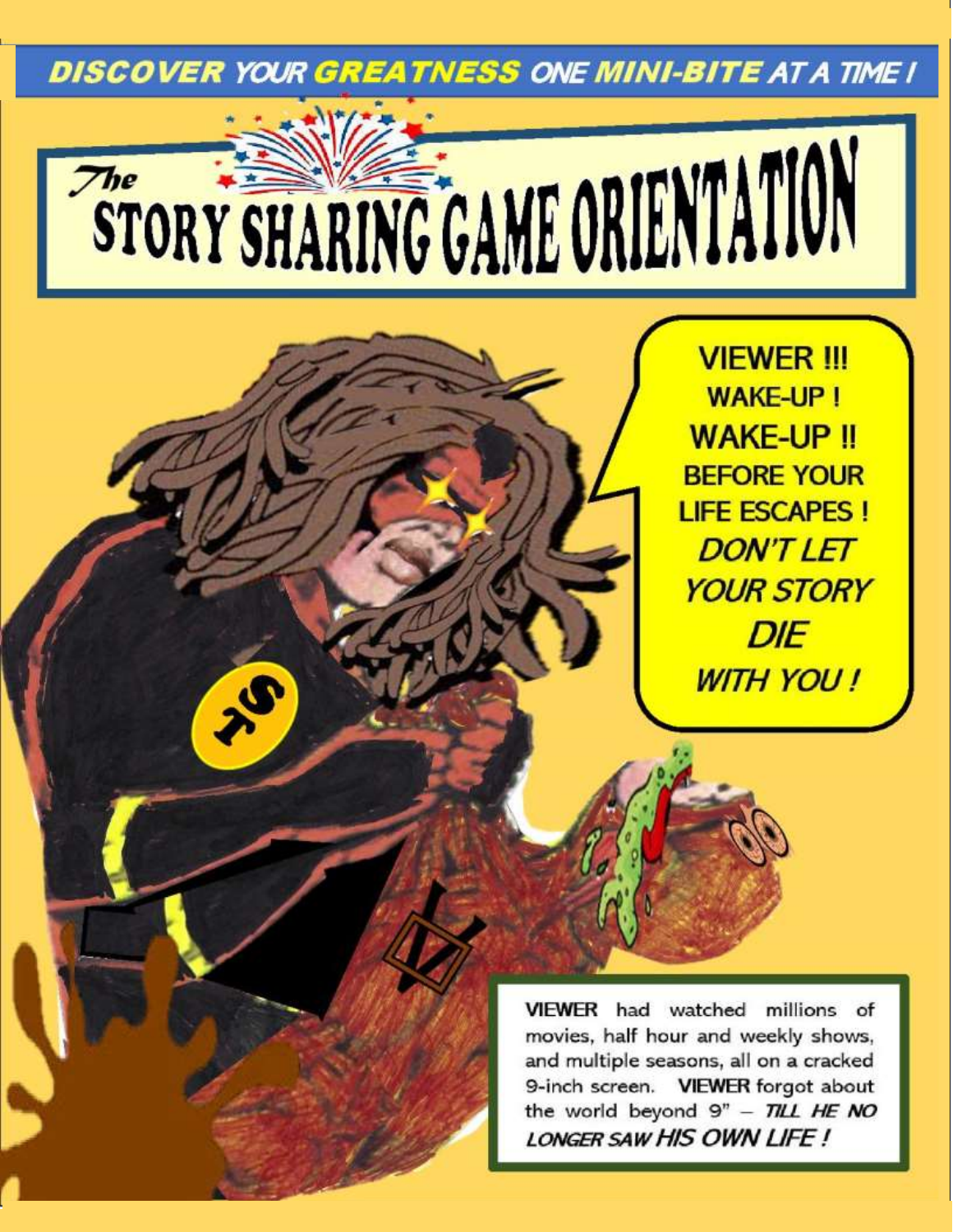## THE STORY SHARING GAME ORIENTATION LESSON #1 HANDOUT

#### **IT IS HEREBY DECREED**

*Let the Story Sharing Game Be Introduced Into Our Land To Make Known Our Family's Greatness!*

## **THE GAME**

**By using the Story Sharing Game's modus operandi (or techniques) the players will preserve their family legacy by becoming amazing StoryTellers who can entertain audiences with short stories about their own lives! Here's what you'll do in an hour of timed Game play:**

- **1) Read aloud a sample short story and discuss what it's about.**
- **2) You'll choose a 'theme' (or topic) inspired by the sample story, and then must unearth your own memory – a real life situation (a.k.a. memoir) – that fits the theme.**
- **3) You'll describe in (1) sentence the real-life situation you are going to build your story around.**
- **4) Group silence for (15) minutes as players develop their stories.**
- **5) Players each get (4) minutes to orally tell their stories.**
- **6) Scoring of the stories and the player who has received the most chips is crowned the Game's topmost StoryTeller.**

**Before you play the Game you'll have (2) prep sessions. In this 1st session you are preparing the Game props** *(Talking Stick, chips, crown)* **and will learn about one of** *the most important skills you'll need to develop to become a great storyteller (bet it's not what you think!)***. In the 2nd prep session you'll learn about storytelling tools, including '(11) Tips For Shaping Stories To Engage Your Audience'.** 

Ne each have three minutes to answer

l

ļ



#### **MINDSET**

**The Story Sharing Game compels a special mindset: Imagine you're on a TV game show and given seconds to come up with an answer! It's a speed-thinking game to help stir your imagination and call out surprising thoughts. As you tell stories to each other, be the actor and**

 $\vert$ 

**entertainer! Use all means to engage your audience – from props to wardrobe to dialogue to drawings. The more taken with passion (or silliness), the more fun you'll have doing the telling – and the more smitten your audience will be !**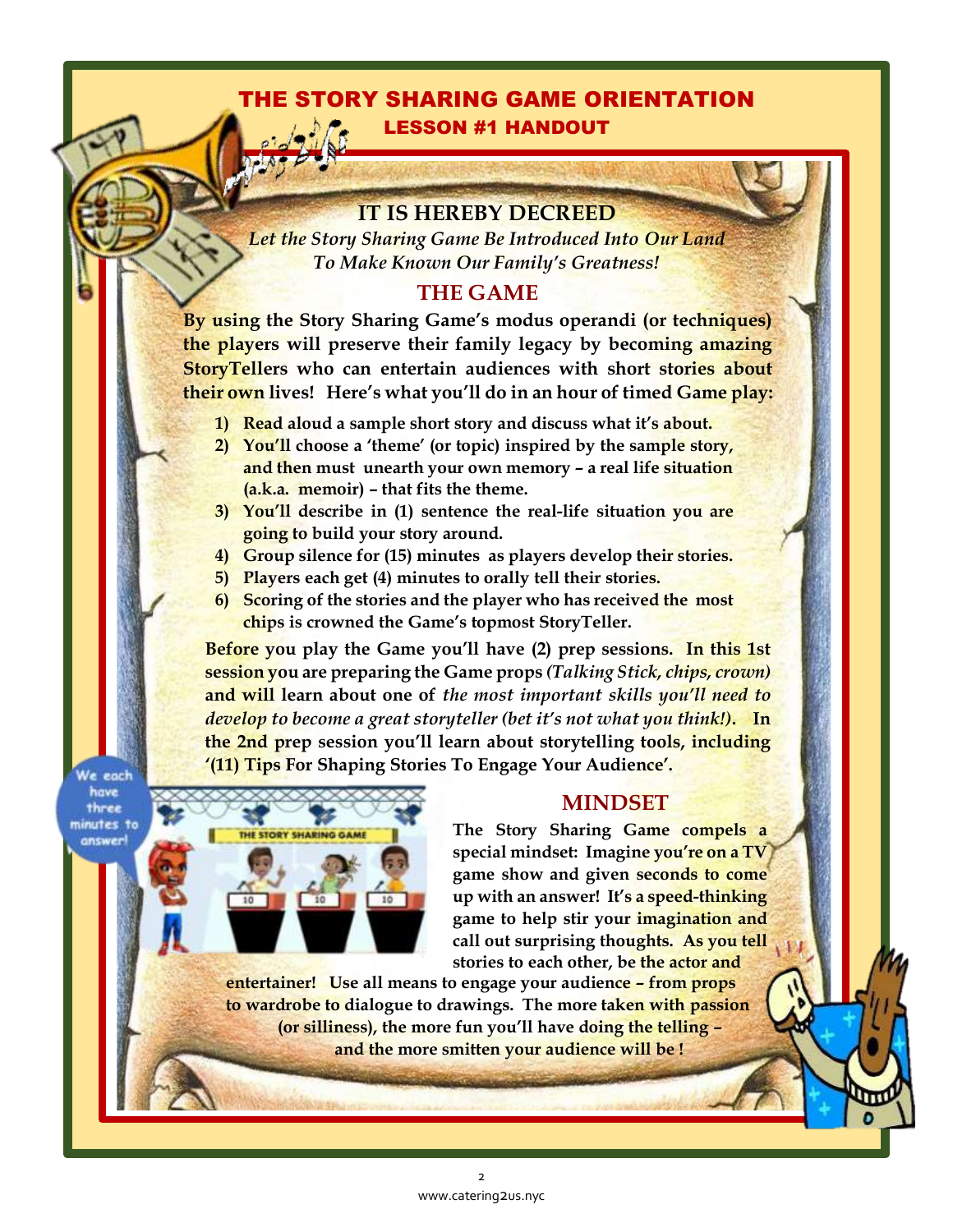#### **STORY SHARING GAME ORIENTATION** (cont.)

#### **SEEING THE BIG IN A MINI BITE !**

**The Story Sharing Game is about learning how to tell the story of one single situation in your life -- and make that small moment be big and interesting to others.**

**During the worst of the pandemic in the U.S., we couldn't do big and new things, play team sports, go to a concert, or hang out together at school or work. But we had time to learn how to do small things in an impressive way***,* **and some of us came to crave that intense focus on our own lives. A project that encourages people to powerfully tell their stories in just (6) words :** 

#### **[www.SixWordMemoirs.com](http://www.sixwordmemoirs.com/)**

**All kinds of people – from teens to senior citizens, bus drivers to hospital workers, from actors to soldiers -- have contributed their (6) word memoirs, sharing what has happened to and around them, and how they feel about it. Here are sample (6) word memoirs from the site by teens sharing their stories of what it's like to be in lockdown:** 

> *"We were wearing masks before this." by [Wench](https://www.sixwordmemoirs.com/profile/?uid=23814)*

*"New book, my dog, my garden." by [LisaK](https://www.sixwordmemoirs.com/profile/?uid=17268)*

ļ

**THOUGHTS** 

**MY** 

*"I'm really going 'round the bend." by [tagishcharley](https://www.sixwordmemoirs.com/profile/?uid=159803)*

*"No fun, always alone, always [pretending."](https://www.sixwordmemoirs.com/profile/?uid=280058No%20fun,%20always%20alone,%20always%20pretending.%20BY%20Homolady05) by Homolady05*

*"Dad rose. House slept. Cats too." by [Viskar](https://www.sixwordmemoirs.com/profile/?uid=277467)*

*["Day dreaming of suitcas](https://www.sixwordmemoirs.com/profile/?uid=280058No%20fun,%20always%20alone,%20always%20pretending.%20BY%20Homolady05)e and passport.["](https://www.sixwordmemoirs.com/story/?did=1253562) by [Gearingup](https://www.sixwordmemoirs.com/profile/?uid=277147)*

**Imagine taking one of those (6) word memoirs above and turning it into a (2) minute movie with actors –** *What would you see?* **That's the type of short story you'll create about a moment in your life for the Story Sharing Game. Let's warm up by whipping up our own 'mini-bites'!** 

**SILENT GROUP ORBIT – (4) MINUTES**

**creative** spirit

**Tell A Story In (10) Words (Or Less) Prep STORY TOPIC: WHAT HAS YOUR DAY BEEN LIKE?**

**ON YOUR MARK, GET SET – START THE STOPWATCH ! Everyone has (4) minutes to jot down ideas. Why are you allowed to tell up to a (10) word story ? That's (4) more words than the (6) word memoir. BECAUSE YOU ONLY HAVE (4) MINUTES TO CREATE IT ! To get an idea down to just (6) words can take many attempts and even a day to think about it. (Count your words !)**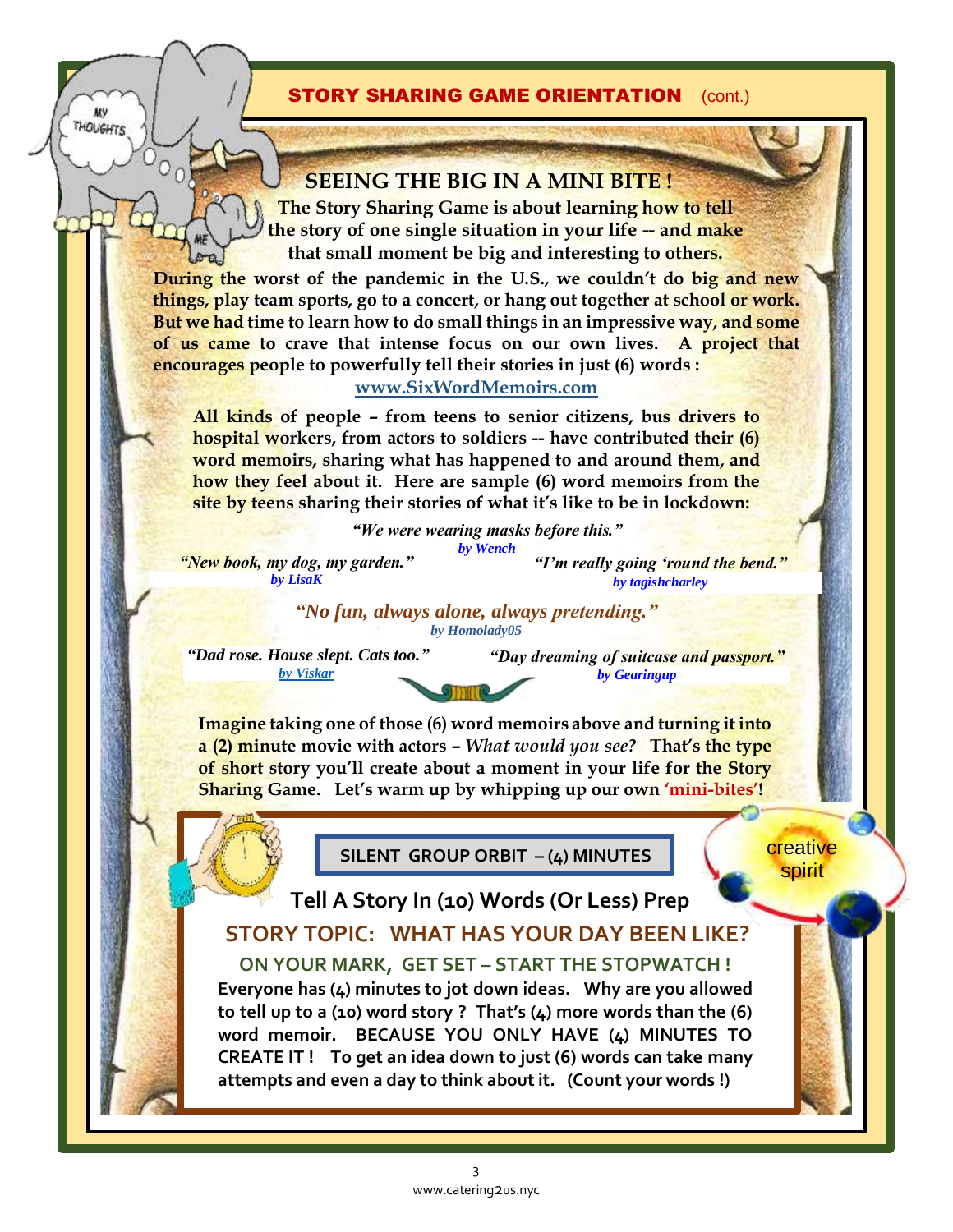#### **STORY SHARING GAME ORIENTATION** (cont.)

#### **TALKING STICK ROUND**

**You will be passing a Talking Stick when you share your minibite stories. In the Story Sharing Game players learn how to make themselves and what they say more powerful by smothering the impulse to always talk whenever they want ! Like a warrior who retreats before battle to build up the strength to strike wisely, the Talking Stick will help you learn to build up your thoughts and ideas before you speak. Native Americans warriors also use a**

**[Talking Stick](https://www.stage2planning.com/blog/bid/62449/5-good-reasons-to-use-a-talking-stick) at times of important group communicating to balance the contributions of all in a circle. The Talking Stick is passed from person to person, and only the person holding the stick is allowed to talk.** 

# **TALKING STICK CIRLCE – OPEN DISCUSSION 'WHAT HAS YOUR DAY BEEN LIKE?' 'WHAT HAS YOU DAY BEEN LIKE?'** *Use one of the Talking Sticks - okay if decorations are not finished* **PASSING THE TALKING STICK PASSING THE TALKING STICK**

- **The first player holds the Talking Stick and shares their (10) words (or less) mini-bite story.**
- **If the player uses more than (10) words, other players not holding the Talking Stick can call out the over # of words – like '12'. NO OTHER COMMENTS !** *(There's no scoring yet. This a warm-up exercise.)*
- **The Talking Stick is passed until everyone's story is shared.**

#### **'WHAT DO YOU THINK OF MINI-BITE STORIES?'**

**(1) Word Talking Stick Round Pass the Talking Stick as each player gives their (1) word opinion.**

#### **LET IT BE KNOWN**

#### *The Game Is About Expression -- Not Boast !*

**The Story Sharing Game is not a competition where you're judged for the 'best', right or wrong, or correct answers. The scoring of stories will be based on (10) questions that will help you appreciate how to better engage an audience, such as:**

**Which story idea surprised you the most? / What story touched you the most emotionally? Which 'performance' by a StoryTeller did you enjoy the most? Which story can you imagine as a short film?**

**When you're learning to skateboard, you fall off – but it's an exciting challenge – so you get back on and fall off again! You watch the skaters who can do tricks and you practice. The day you perform your first beginners trick, all the other skaters will applaud out of respect ! You're someone who doesn't give up and loves what you are learning to express !**